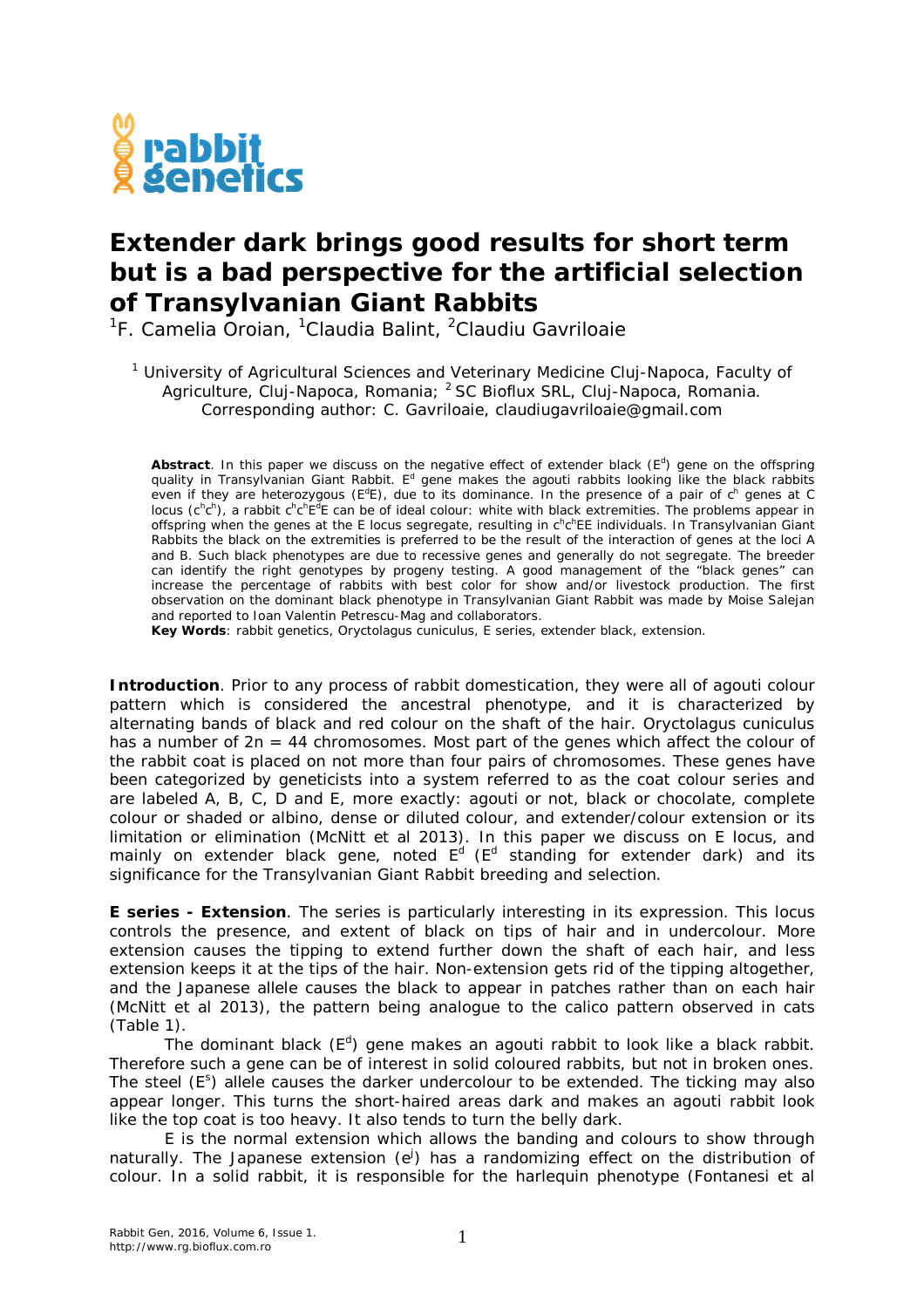2010). The last allele of this series is e, and it causes non extension, resulting in red or yellow coloured rabbits (Rabbit Coat Color Genetics 2016). New Zealand Red and Burgunder breeds are such examples of rabbits showing non extension (UGCPPAMR 2010).

Table 1

|              | Extension series of alleles observed in rabbits                  |
|--------------|------------------------------------------------------------------|
| Genes        | Colours/patterns                                                 |
| $F^{\alpha}$ | Black agouti; the most dominant allele of the series             |
| $E^s$        | Steel agouti; causes the black on the hair to be extended, often |
|              | covering the middle band with dark                               |
| F.           | Agouti; it is the normal variant                                 |
| e            | Japanese brindling; responsible for harlequin patterns           |
| e            | Red or yellow; causes non-extension                              |

**Extender black in Transylvanian Giant Rabbit**. Transylvanian Giant was recently accepted as a new rabbit breed, and is one of the three rabbit breeds produced in Romania (Petrescu-Mag et al 2009; Petrescu-Mag et al 2011; Petrescu-Mag et al 2012a, b; Petrescu-Mag et al 2014) (Figures 1-3). The other two breeds are the Cluj Rabbit and the Szekler Rabbit (see detailed information in Botha et al 2011; Botha et al 2013; Botha et al 2015). In this article we point out the negative effect of extender dark  $(E^d)$  gene on the quality of selection in Transylvanian Giant Rabbit. E<sup>d</sup> gene makes an agouti rabbit to look like a black rabbit even it is heterozygous  $(E^dE)$ . In the presence of a pair of Himalayan genes (c<sup>h</sup>c<sup>h</sup>) at C locus, a rabbit c<sup>h</sup>c<sup>h</sup>E<sup>d</sup>E can be quite perfect in terms of colour: white with black extremities. However, the problems appear in offspring when the genes at the E locus segregate, resulting in c<sup>h</sup>c<sup>h</sup>EE individuals, which look like the rabbit in Figure 4 (see detailed description of C series in Covrig et al 2013).



Figure 1. Adult Transylvanian Giant Rabbit, showing the perfect phenotype for the variety with black extremities (photo by Sorin Florea).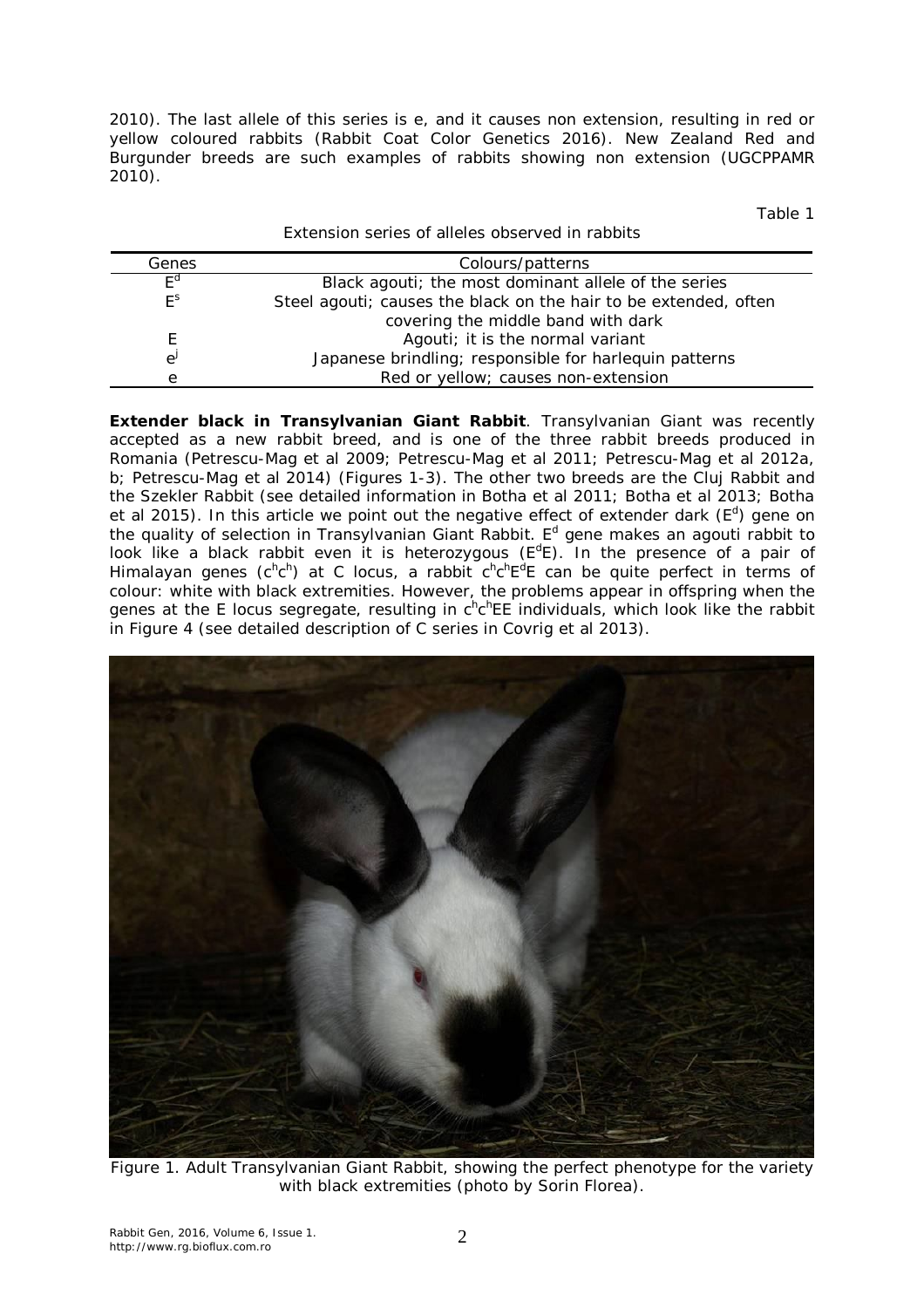

Figure 2. Young Transylvanian Giant Rabbits (photo by Teodora Inache).



Figure 3. Two possible early phenotypes observed Transylvanian Giant Rabbits: white and gray; the gray rabbits turn their colour to white at the adult age (photo by Sorin Florea).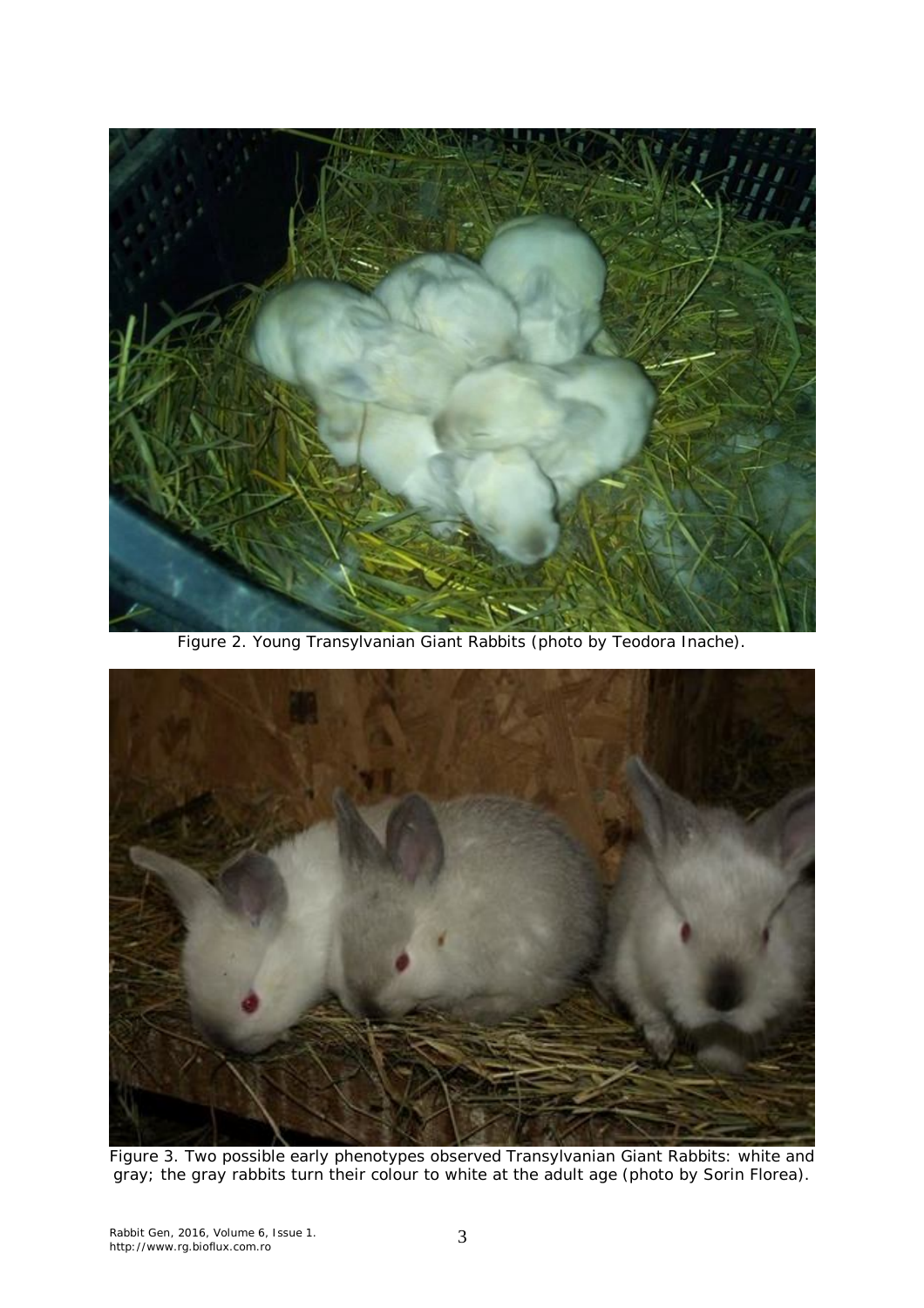

Figure 4. Adult Transylvanian Giant Rabbit showing an accepted but unwanted phenotype: gray extremities (original).

In Transylvanian Giant Rabbits the black on the extremities is preferred to be the result of the interaction of genes at the loci A and B. Such black phenotypes are due to recessive genes and generally do not segregate (except the brown extremities, which are not unwanted). On the other side, the dominant black phenotype is encoded by the dominant gene E<sup>d</sup> which can be E<sup>d</sup>E<sup>d</sup> or E<sup>d</sup>E. Two E<sup>d</sup>E parents will always produce sooner or later some EE offspring which look like the rabbit presented in Figure 4. The breeder can identify the right genotypes by progeny testing. A good management of the "black genes" can increase the percentage of rabbits with perfect color for show (exhibition) or livestock production.

**Conclusions**. In this paper we discuss on the negative effect of extender black gene on the offspring quality in Transylvanian Giant Rabbit. E<sup>d</sup> gene makes an agouti rabbit to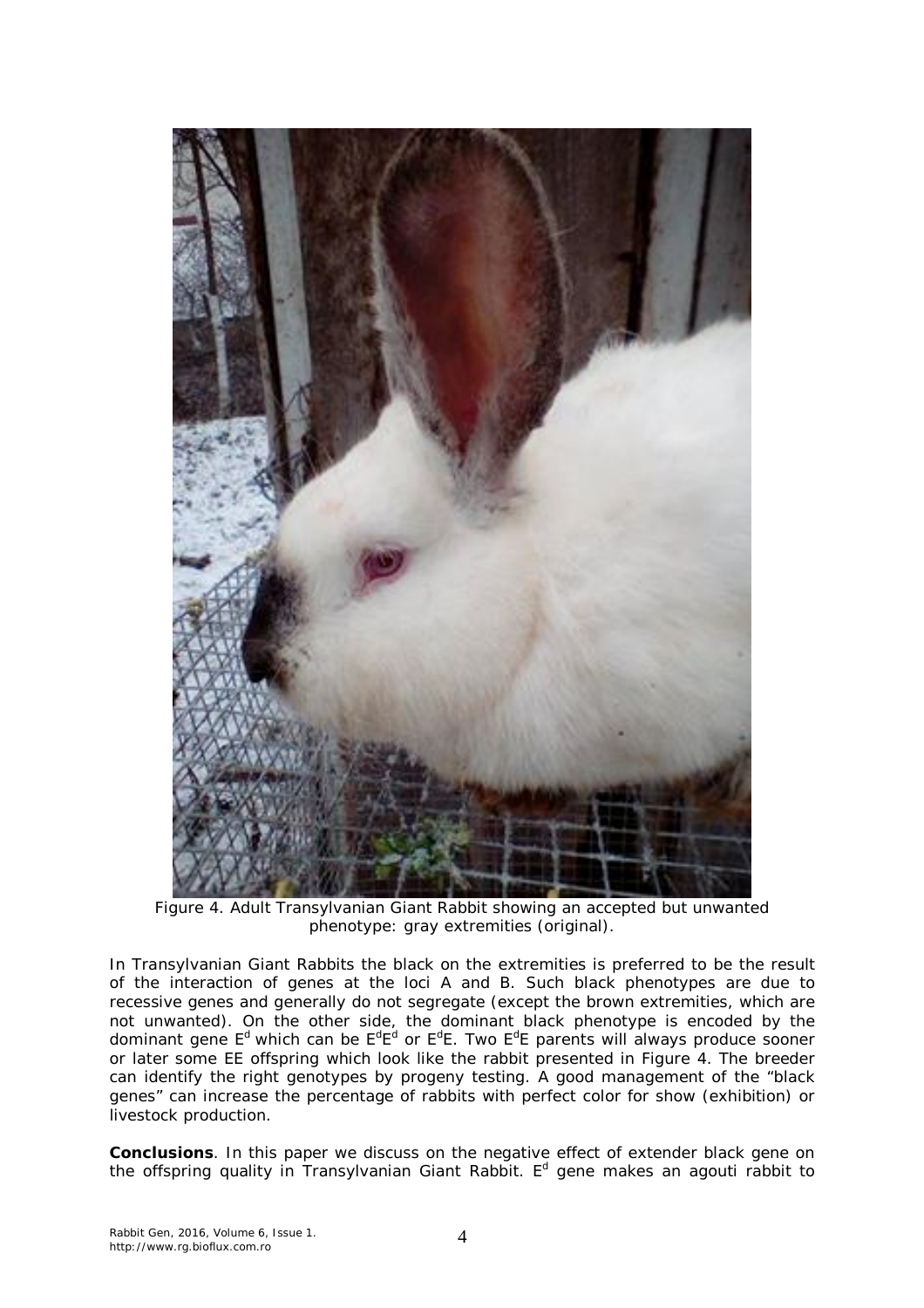look like a black rabbit even it is heterozygous ( $E^dE$ ). In the presence of a pair of c<sup>h</sup> genes at C locus (c<sup>h</sup>c<sup>h</sup>), a rabbit c<sup>h</sup>c<sup>h</sup>E<sup>d</sup>E can be of ideal colour: white with black extremities. The problems appear in offspring when the genes at the E locus segregate, resulting in c<sup>h</sup>c<sup>h</sup>EE individuals. In Transylvanian Giant Rabbits the black on the extremities is preferred to be the result of the interaction of genes at the loci A and B. Such black phenotypes are due to recessive genes and generally do not segregate. The breeder can identify the right genotypes by progeny testing. A good management of the "black genes" can increase the percentage of rabbits with best color for show or livestock production.

**Acknowledgements**. The first observation on the dominant black phenotype in Transylvanian Giant Rabbit was made by Moise Salejan and reported to Ioan Valentin Petrescu-Mag. Special thanks to our collaborator Ioan Valentin Petrescu-Mag for the personal communication and to Teodora Inache and Sorin Florea for the nice photographs.

## **References**

- Botha M., Hettig A., Petrescu-Mag I. V., 2011 The Rabbit of Cluj: a new phenotype obtained, maintained and improved in Cluj-Napoca (Transylvania), Romania. ABAH Bioflux 3(1):42-47.
- Botha M., Petrescu-Mag I. V., Hettig A., 2013 The first full morphological description of the Cluj Rabbit (*Oryctolagus cuniculus*). North-West J Zool 9(2):441-442.
- Botha M., Rakossy Z., Petrescu-Mag I. V., Gavriloaie C., 2015 The Szekler Rabbit born through multiple genotype combination and recombination in order to obtain rare phenotypes in domestic rabbits (*Oryctolagus cuniculus*). Rabbit Gen 5(1):13-22.
- Covrig I., Oroian I. G., Patrutoiu T. C., 2013 The C locus: rabbit genetics for full color development, chinchilla, seal, sable, pointed black and red-eyed full white. Rabbit Gen 3(1):23-32.
- Fontanesi L., Scotti E., Colombo M., Beretti F., Forestier L., Dall'Olio S., Deretz S., Russo V., Allain D., Oulmouden A., 2010 A composite six bp in-frame deletion in the melanocortin 1 receptor (MC1R) gene is associated with the Japanese brindling coat colour in rabbits (*Oryctolagus cuniculus*). BMC Genetics 11(1):59.
- McNitt J. I., Lukefahr S. D., Cheeke P. R., Patton N. M., 2013 Rabbit production. 9th edition, CABI, 300 pp.
- Petrescu-Mag I. V., Petrescu-Mag R. M., Botha M., Oroian I., 2009 Transylvanian Giant Rabbit originates from Arieș and Someș Areas (Transylvania, Romania). Transylv Rev Syst Ecol Res 7:187-192.
- Petrescu-Mag I. V., Petrescu-Mag R. M., Pasarin B., Pop D., Botha M., Gilca V., Bud I., Hoha G., Creanga S., 2011 Proposal of standard for the judgement of the exhibition Transylvanian Giant Rabbit. ABAH Bioflux 3(1):39-41.
- Petrescu-Mag R. M., Oroian I. G., Vesa Ş. C., Petrescu-Mag I. V., 2012a Himalaya: an evolutionarily paradoxical phenotype in rabbits (*Oryctolagus cuniculus*). Rabbit Gen 2(1):15-17.
- Petrescu-Mag I. V., Petrescu-Mag R. M., Viman O., Botha M., Hoha G., Grun E., Creanga S., 2012b The Giant of Transylvania: Standard for arbitration in rabbit exhibitions. Rabbit Gen 2(1):1-4.
- Petrescu-Mag R. M., Oroian I. G., Botha M., Covrig I., Petrescu-Mag I. V., 2014 Morphological, productive and reproductive characterization of the Transylvanian giant rabbit (*Oryctolagus cuniculus*): first statistical report. North-West J Zool 10(2):400-403.
- Rabbit Coat Color Genetics Extension, Steel, and Tri-color at the E locus. Available at: http://www.thenaturetrail.com/rabbit-genetics/color-e-extension-series-steeltricolor-locus/. Accessed: August, 2016.
- UGCPPAMR, 2010 [Standard european la iepuri de rasă]. Editura Gordian, Timișoara. [in Romanian]